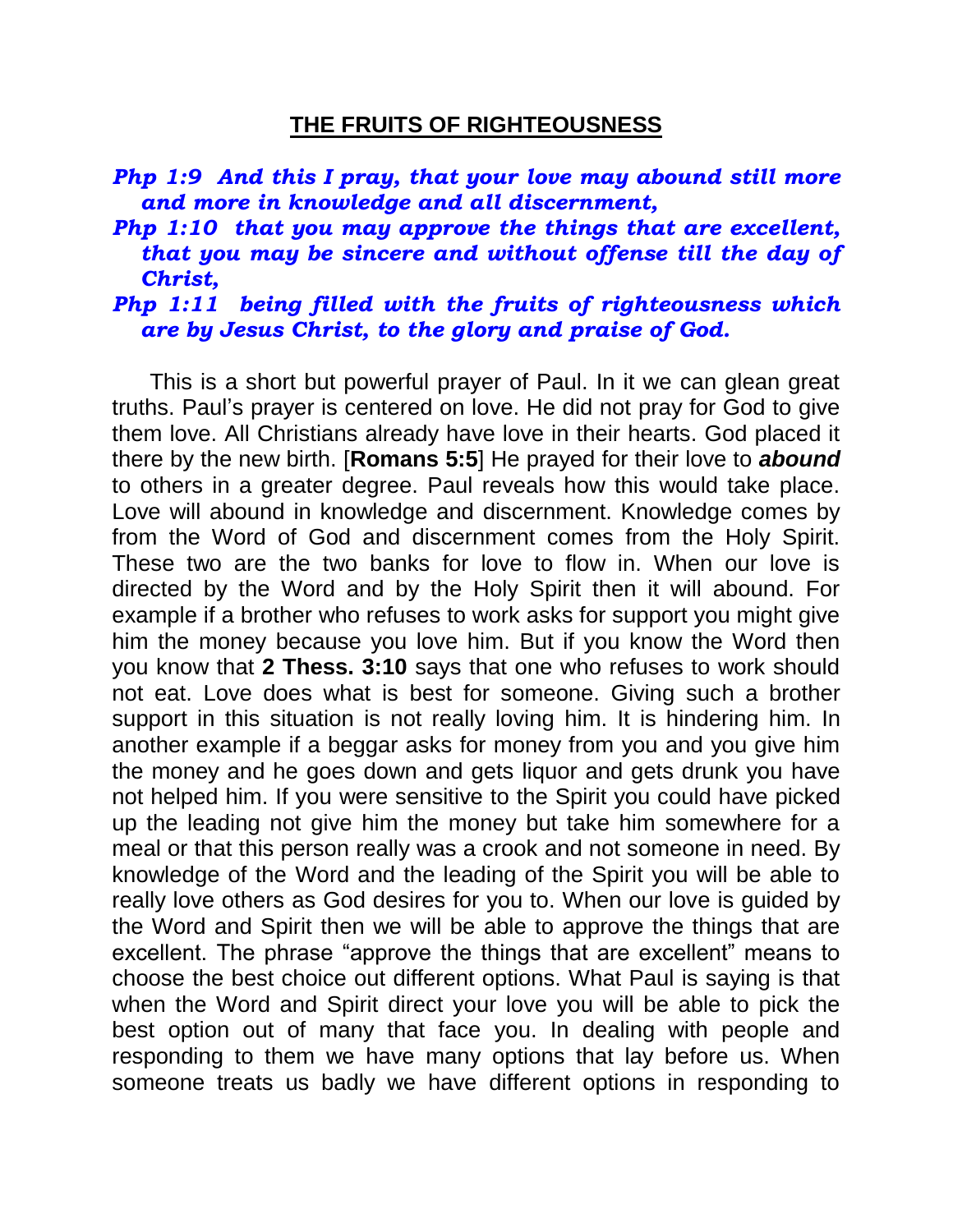them. Option 1 is to bless and pray for them. Option 2 is to slap the fire out of them. Option 3 is to talk about them behind their back. Option 4 is to ignore the whole thing and stuff your anger, etc... Which is the best option to take? Your knowledge of the Word and leading of the Spirit will allow you and empower you to pick and follow the best option (by the way option 1 is best!). When we consistently pick the best option in each situation then Paul says we will be sincere and without offence. The word sincere comes from a Greek word that means to be "judged by the light". Our lives should be pure enough to stand up to the scrutiny of the light. We should not have dark and secret parts of our lives. We also are not to cause others to stumble and sin. We are to be without offence. How are we to live in purity and not offend other people? Paul reveals this in the last part of his prayer. He says it is by "being filled with the fruits of righteousness which is by Jesus Christ". What are the fruits of righteousness? It is abounding love and purity. What leads you to express love and live in purity? It is a revelation of righteousness. When you understand that you were declared by God to be as you ought to be through the blood of Jesus Christ then you will accept the love of God towards you. If you believe you are unrighteous then it makes it hard to accept God's love because you believe you are not right with Him. If you believe someone has something against you then it is hard to accept their love for you. However, if you believe you have been made totally right with God then you can accept His love. When you accept His love then you will express love. You cannot give out what you have not accepted. Spending time meditating in the New Testament scriptures will lead you to believe you are righteous. Once you believe you are righteous then you will live a pure life in the light. You will live righteous. Righteous living does not make you righteous. Being righteous leads to righteous living. Abounding love, making the right choices, and walking in purity are the fruits of righteousness!

Lord I pray over my fellow believer who is reading this. I pray that the love you put within them will abound being directed by their knowledge of your Word and leading of the Holy Spirit. I pray that you give them a deeper revelation of righteousness in Jesus Christ so that they will believe, accept, and walk in the love you have for them which empowers them to live in purity and without offending others. I thank you for the